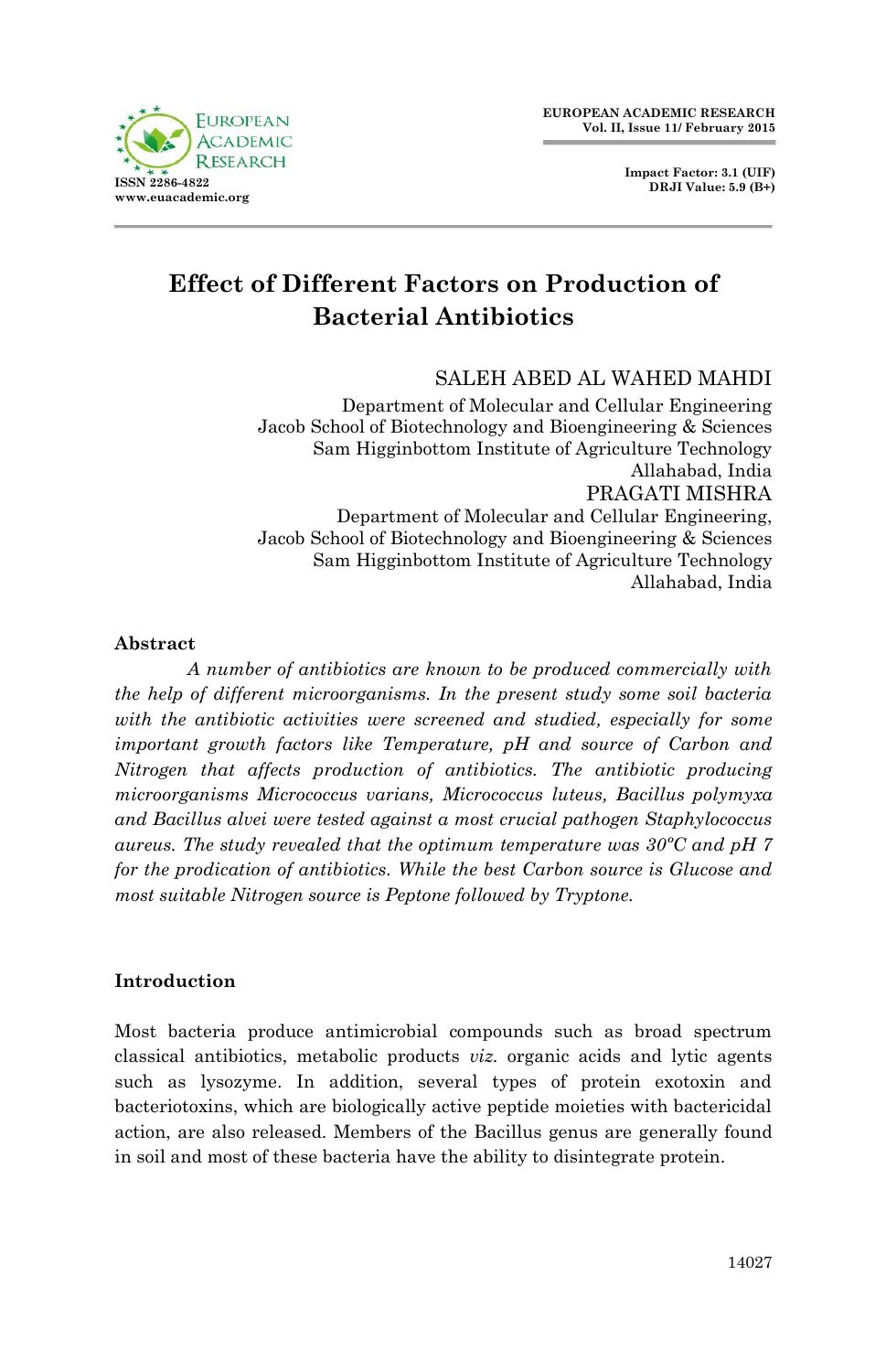#### **Materials and Methods**

The microorganisms under study were isolated by dilution method Ahmed *et al* (2013) and purified after identification. All components of culture media are weighed and added to distilled water and is made up to 50ml. Now this 40ml broth is sterilized in autoclave at 120ºC at 15 lbs for 15 minutes. Sterilized broth is transferred to 4 test tubes with 10ml each and each tube is inoculated with the test cultures under aseptic conditions and is incubated for 2 days. After two days, the maximum amount of antibiotic produced as the secondary metabolites are released into the medium during their stationary phase and the extraction is done by centrifuging them at 10000 rpm for 10 min. Chandrashekhara *et al* (2010) The supernatant of each bacteria was collected as it contains secondary metabolite which is containing antibiotic and is stored at 4ºC. A pure colony of *Staphylococcus aureus* (standard pathogenic bacterium) is swabbed on the petriplates with a sterile swab which containing culture media with variable pH. These petriplates were incubated overnight without inverting at optimum temperature of 37ºC for 24 hrs. After that 1 ml of supernatant was placed in to petriplates and again incubated for 48 hrs different temperatures. The clear Zone of Inhibition around the pathogen was measured.

For Carbon Source optimization each flask of 20ml of customized production broth was prepared in which different carbon source of 1.0% i.e. wheat flour, rice flour, corn flour, glucose and starch was added. Similarly for Nitrogen Source optimization each flask of 20ml of customized production broth was prepared in which different Nitrogen source of 1.0% i.e. yeast extract, beef extract, peptone, tryptone, and urea was added. The pH was adjusted to 7 and media autoclaved and were incubated at 30°C (Optimized temperature) for 24 hrs. Espeso *et al.* (1993) and Kalyani *et al* (2012).

## **Results and Discussions**

#### **Effect of Temperature on Antibiotic Production**

For optimization of temperature five sets of 20ml of production broth were inoculated with 2% of actively growing cultures. All flasks were incubated at different temperatures viz, 25°C, 30°C, 33°C, 38°C and 41°C, for 24 hrs. The observations were made and shown in table-1 which revealed that temperature below 30°C and above reduces the predication of antibiotics and optimum temperature for their production by microorganisms under study was 30°C. Datta, and Kothary (1993).

## **Effect of pH on Antibiotic Production**

For pH optimization each flask of 20ml of production broth with different pH *viz*, 5, 6, 7, 8, 9 was inoculated with 2% of actively growing culture. The observations were made and shown in table-2 showing that the optimum pH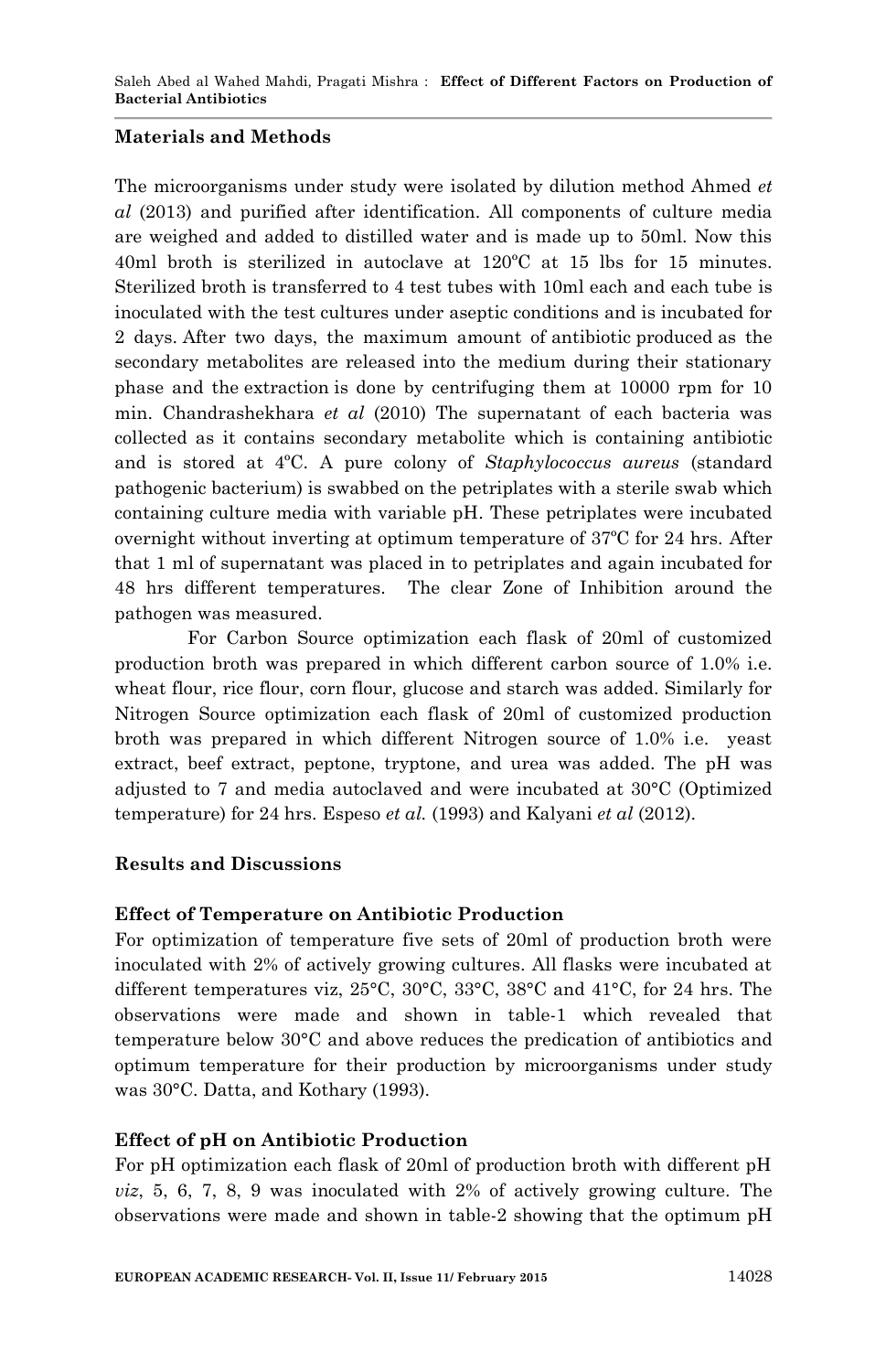is near nutral. The high and low pH decreases the predication of antibiotics. Datta, and Kothary (1993).

## **Effect of Carbon and Nitrogen Source**

Carbon and Nitrogen Source are also important factors that effect the production of antibiotic. Wheat flour, Rice flour, Corn flour, Glucose and Starch were used as Carbon Source and the results are presented in table-3 out of all carbon sources, Glucose (monosaccharide) showed highest potential in producing antibiotics and may be attributed to the most simple and easily digestible substrate for microorganisms. Datta, and Kothary, (1993). Five Nitrogen Sources Yeast extract, Beef extract, Peptone, Tryptone, and Urea was used and the results are presented in table-4 which indicates that best source of nitrogen in culture media is Peptone followed by Tryptone because of the presence of desired amino acids in abundance. Singh, *et al*. (2012).

| Sr No. | Incubation                | Diameter of zone of |
|--------|---------------------------|---------------------|
|        | temperature $(^{\circ}C)$ | inhibition (cm)     |
|        | 25                        | $1.5\,$             |
|        |                           | 1.9                 |
|        | 33                        | 1.8                 |
|        | 38                        | 1.5                 |
|        |                           |                     |

**Table 1: Effect of Temperature on Antibiotic Production.**

**Table 2: Effect of pH on Antibiotic Production.**

| S. No. | pH Value | Diameter of zone of<br>inhibition |
|--------|----------|-----------------------------------|
|        |          | (cm)                              |
|        |          | 1.3                               |
| 9      |          | 1.7                               |
|        |          | 2.0                               |
|        |          | 1.5                               |
|        |          | 19                                |

|  |  |  |  |  | Table 3: Effect of Carbon Source on Production of Antibiotics |
|--|--|--|--|--|---------------------------------------------------------------|
|--|--|--|--|--|---------------------------------------------------------------|

| S. No. | <b>Carbon Source</b> | Diameter of zone of<br>inhibition<br>(c <sub>m</sub> ) |
|--------|----------------------|--------------------------------------------------------|
| 1.     | Wheat flour          | 1.7                                                    |
| 2.     | Rice flour           | 1.8                                                    |
| 3.     | Corn flour           | 17                                                     |
|        | Starch               | 1.4                                                    |
| 5.     | Glucose              | 2.1                                                    |